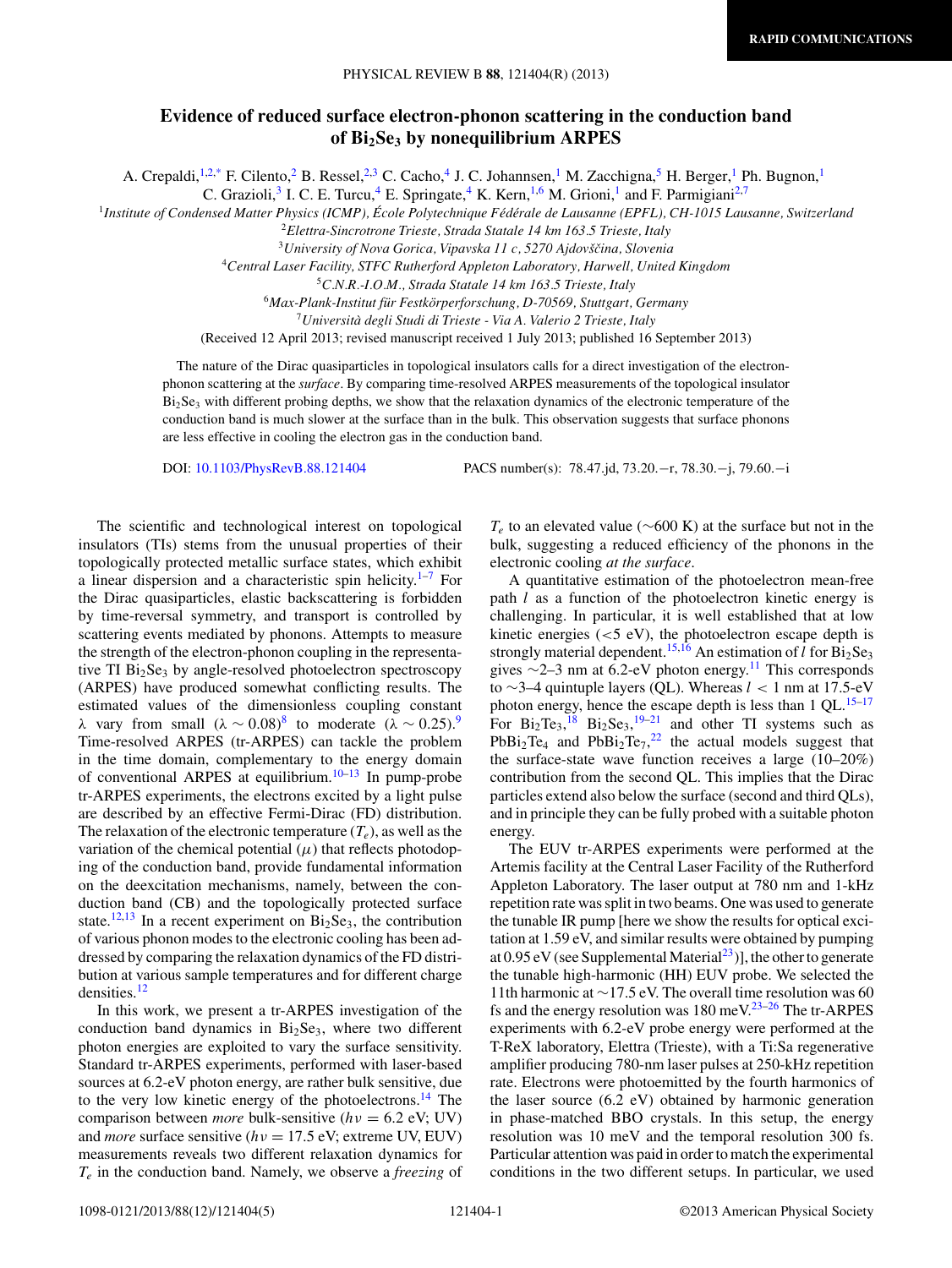<span id="page-1-0"></span>

FIG. 1. (Color online) (a) ARPES image of the band structure of  $Bi_2Se_3$  around the  $\Gamma$  point, measured with the surface-sensitive probe (17.5 eV) before (−500 fs) the optical excitation. Blue (green) lines outline the dispersion of the bulk (surface) states. (b) tr-ARPES image obtained as difference between the ARPES data at positive delay times (+300 fs) and the reference signal before optical excitation (−500 fs) with *s*-polarized light at 1.59 eV. (c), (d) Band structure and tr-ARPES image as panels (a), (b) measured with 6.2-eV photon energy. (e), (f) Evolution of the energy distribution curves (EDCs) taken from the ARPES data at the  $\Gamma$  point at selected delay times in the two temporal regions  $t < 0.5$  ps (c) and  $t > 1$  ps (d).

the same pump photon energy (1.59 eV) with fluence equal to  $160 \pm 30 \mu J/cm^2$ . The high quality *n*-doped Bi<sub>2</sub>Se<sub>3</sub> samples were taken from the same batch. They were cleaved under UHV (*<*<sup>5</sup> <sup>×</sup> <sup>10</sup>−<sup>10</sup> mbar) at room temperature. In each experiment, the probe beam intensity was chosen in order to make negligible space-charge effects, as witnessed by checking the energy and momentum resolution of the measured ARPES spectra.

Figure 1 compares the results obtained with 17*.*5- and 6.2-eV photon energies. Figure  $1(a)$  shows as a reference the electronic states of  $Bi<sub>2</sub>Se<sub>3</sub>$  around the  $\Gamma$  point before the optical excitation. In this and in the following figures, the binding-energy scale always refers to the Fermi-level position at negative delay time, i.e., before the optical perturbation. The Dirac cone (DC) disperses across the band gap connecting the V-shaped valence band (VB) to the conduction band (CB) and it intersects the Fermi level  $(E_F)$  at  $k_F = \pm 0.1 \text{ Å}^{-1}$ . The data are consistent with previous ARPES experiments,  $4,27,28$ but the full-bandwidth preservation of the HH pulse prevents us from discerning the DC from the CB. On the other hand, the higher surface sensitivity of the EUV light enables us to investigate the out-of-equilibrium dynamics of the CB *at the surface*.

Figure 1(b) shows a tr-ARPES image obtained as a difference between the ARPES data at positive delay times (+300 fs) and the reference signal before optical excitation (−500 fs). The signal reflects a modification of the FD distribution.<sup>[10–13](#page-4-0)</sup> Below  $E_F$ , the DC and CB drastically lose spectral weight, which is transferred above  $E_F$ . Similarly, we interpret the weak variation of intensity in the VB as an effect of thermal broadening of the valence band due to the pump pulse.<sup>29</sup> Figures 1(c) and 1(d) show the same as Figs. 1(a) and  $1(b)$  but as measured with 6.2-eV photon energy. In the two data sets, the relative intensities of the surface state and the CB are different owing to matrix element effects, which provide information on the transition probability. Once the spectral features are energetically resolved, their relaxation dynamics in tr-ARPES are not affected by matrix element effects. In the present experiments, the CB is clearly resolved for both the probe photon energies, allowing us to investigate its nonequilibrium dynamics.

We now focus on the evolution of the FD distribution describing the *hot* electrons in the CB after the optical perturbation. Figures  $1(e)$  and  $1(f)$  show the evolution of the energy distribution curves (EDCs) at the  $\Gamma$  point [as indicated by the red line in Figs.  $1(a)$  and  $1(c)$ ], integrated over a small  $(\pm 0.025 \text{ Å}^{-1})$  wave-vector window, as a function of the delay time between the 1*.*59-eV pump and the 17*.*5-eV probe pulses. The small integration window ensures that only the dynamics of the CB is probed. The evolution of the EDCs clearly indicates the existence of two different dynamics, for  $t < 0.5$  ps [Fig. 1(c)] and  $t > 1$  ps [Fig. 1(d)]. At short-delay times a fast broadening is observed, which is attributed to the rapid increase of  $T_e$ . The thermal broadening of the FD function reaches its maximum at *t* ∼ 150 fs [gray EDC in Fig.  $1(c)$ ]. During this fast process, the position of the chemical potential  $\mu$  is unaltered. Only during the first part of the relaxation of  $T_e$  we do observe a large shift of  $\mu$  [red EDC in Fig.  $1(c)$ ]. Figure  $1(d)$  shows the evolution of the EDCs between 1.2 and 9 ps. Interestingly, while  $\mu$  recovers its equilibrium value during this time interval, *Te* does not, as shown by the persistent broadening of the EDCs.

A second set of data measured with 6*.*2-eV photons enables a direct comparison of the relaxation dynamics at the surface and in the bulk of  $Bi<sub>2</sub>Se<sub>3</sub>$ . Selected surface- and bulk-sensitive spectra are shown in Figs.  $2(a)$  and  $2(b)$ , respectively. Each panel displays four EDCs measured at the  $\Gamma$  point at  $-0.8$ , 1.2, 6.2, and 7.8 ps delay times. The binding-energy window is the same in Figs.  $2(a)$  and  $2(b)$ , but the kinetic energy of the photoelectrons varies by a factor ∼10 (see the top energy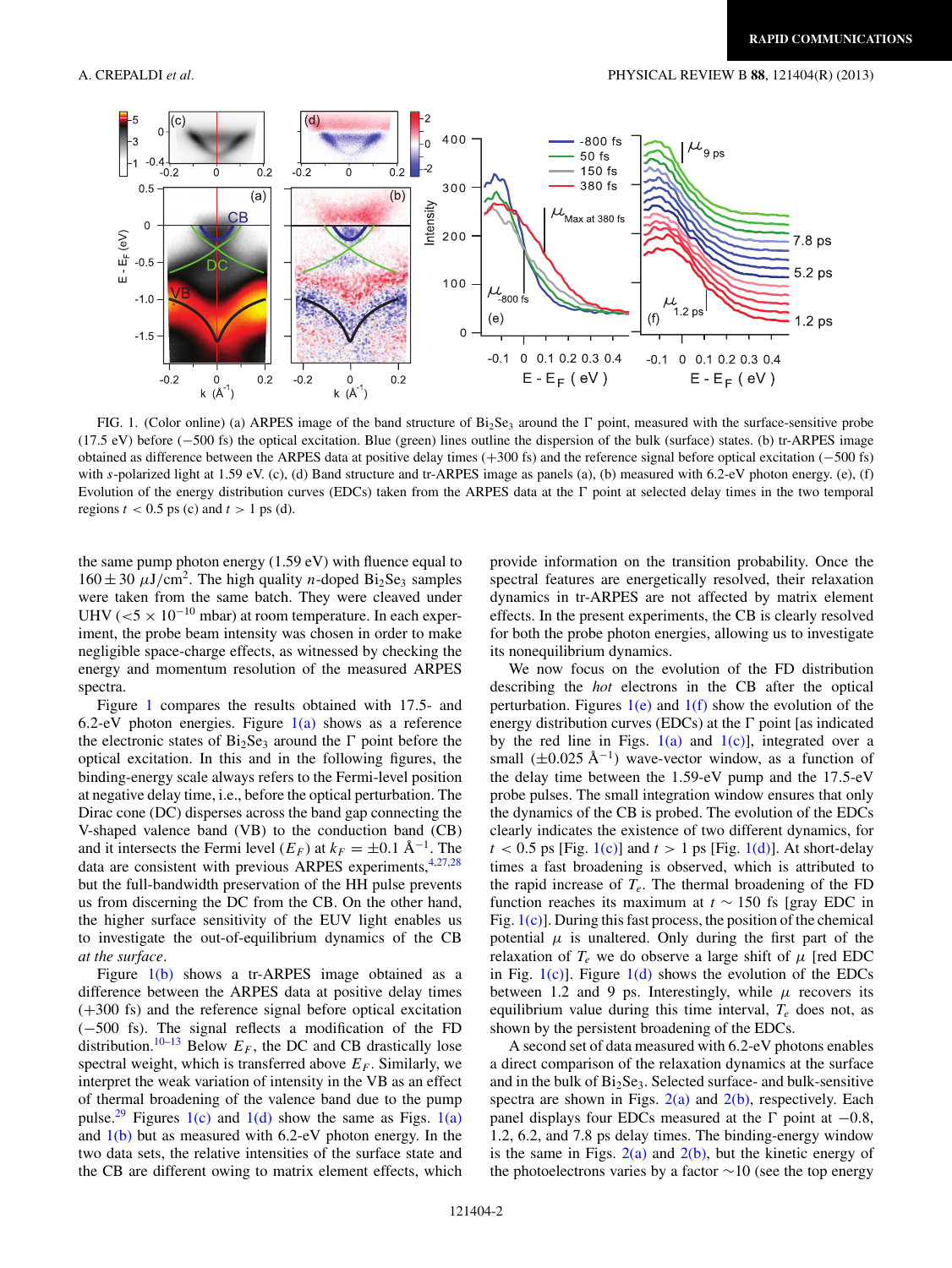<span id="page-2-0"></span>

FIG. 2. (Color online) EDCs at the  $\Gamma$  point for different delay times: (a) surface-sensitive probe (17.5 eV); (b) bulk-sensitive probe (6.2 eV). The different broadening at negative delay time between (a) and (b) reflects the different energy resolution of the two setups. The broadening at positive delay times reflects instead an increase of *Te*. In (a), the EDCs are shifted in energy to compensate the variations of  $\mu$  (Fig. [1\)](#page-1-0). The three EDCS at positive delays overlap, suggesting that  $T_e$  reaches a steady value. In (b), by contrast, at long-time delays  $(t > 5 \text{ ps})$ ,  $T_e$  has already relaxed back to room temperature.

scale). The different widths of the EDCs in Figs.  $2(a)$  and  $2(b)$ at negative delay time are due to the different energy resolution of the two experimental setups. The broadening at positive delay times reflects the increase in  $T_e$ . In Fig.  $2(a)$ , the EDCs are rigidly shifted along the energy axis in order to compensate changes in  $\mu$ . The three EDCs at positive delays overlap, thus indicating the formation of a state with large  $T_e$ , which lasts several picoseconds. By contrast, in Fig.  $2(b)$  at the larger delay times (*>*5 ps), the bulk-sensitive EDCs coincide with the one at negative delay. Clearly, a nearly steady state with a high electronic temperature is generated at the surface, but not in the bulk.

We performed a quantitative analysis of the evolution of  $T_e$  and  $\mu$  by fitting the leading edge of the EDCs, the so-called electronic *hot tail*, with a FD function, convolved with a Gaussian to account for the finite-energy resolution. This simple fitting procedure neglects the details contained in the analytical form of the density of states, which have been recently analyzed in other high-resolution laser tr-ARPES experiments.<sup>12,13</sup> Nevertheless, it provides us with a quantitative description of the peculiar effect, already visible in the raw data of Fig.  $2(a)$ . Figures  $3(a)$  and  $3(b)$  display the best-fit parameters for  $\Delta \mu$ , defined as the variation of



FIG. 3. (Color online) (a), (b)  $\mu$  and  $T_e$  as determined by fitting a Fermi-Dirac function to the EDCs at the  $\Gamma$  point shown in Fig. 2. Blue (red) markers refer to 17.5-eV (6.2-eV) probe energy. In (b) the black solid line shows the best fit obtained with a single decay exponential plus a constant, with characteristic relaxation time  $\tau_T = 160$  fs. At large-delay times, a steady state with  $T_0 = 640$  K is achieved. The pump fluence dependence of the maximum change of  $\mu$  (d) and of the plateau value of  $T_e$  (c), probed with 17.5-eV photons, is reported.

the chemical potential before and after optical excitation, and *Te*, as a function of the delay time. Blue and red markers indicate, respectively, the results for the surface- and bulksensitive probes. In the bulk, the relaxation of  $T_e$  is fitted with a single exponential decay with  $\tau_T = 2.7$  ps, times a step function to reproduce the rise time convolved with a Gaussian to account for the temporal resolution [green line in Fig.  $3(b)$ ], in good agreement with the literature.<sup>10,13</sup> At the surface, a fit of  $T_e$  [black line in Fig. 2(b)] is achieved with a single exponential decay plus a constant to account for the dynamics at large-delay times. This function is multiplied by a step function to reproduce the rise time, convolved with a Gaussian to account for the temporal resolution. The high temporal resolution of the EUV setup enables us to resolve a fast relaxation with a characteristic decay time  $\tau_T = 160$  fs. The underlying deexcitation mechanism is responsible also for the increase in  $\Delta \mu$ , resulting from the variation in the electron density in the lower-energy branch of the CB. This indicates that electrons populate the bottom of the CB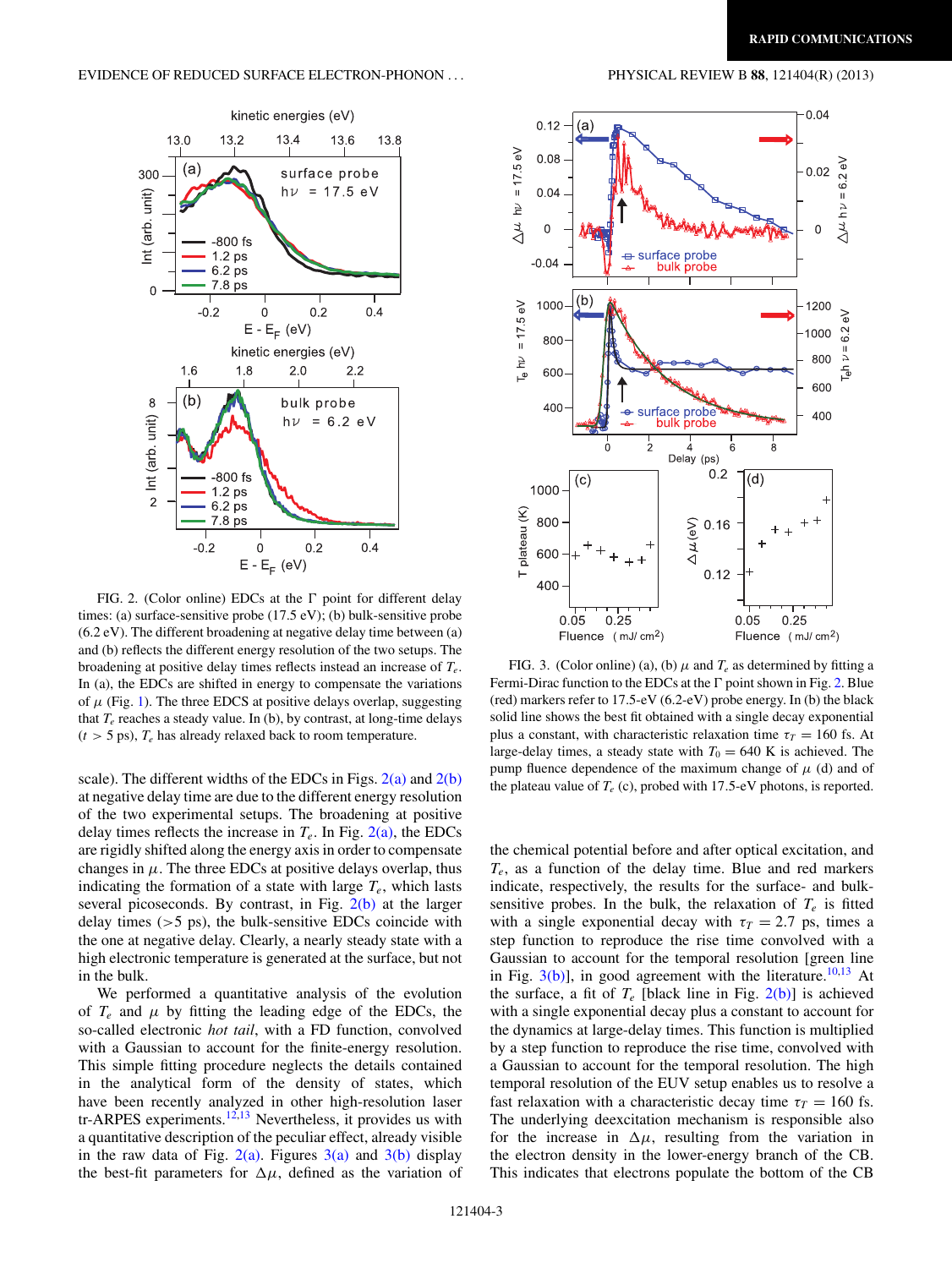after scattering from higher-energy states, as proposed in Ref. [10.](#page-4-0)

The second dynamics observed in *Te* is approximated by a constant at large-delay times, and the resulting best-fit parameter is  $T_0 = 640$  K. A black arrow indicates the crossover between the two relaxation dynamics. The same delay time in Fig. [3\(a\)](#page-2-0) corresponds to the maximum of  $\Delta \mu$ . The two relaxation dynamics are unaffected by changing the pump energy to 0.95 eV. Also, at this excitation energy  $T_e$  does not relax back to its equilibrium value, but it exhibits a *plateau* at ∼550 K (see Supplemental Material<sup>23</sup>).

Previous bulk-sensitive tr-ARPES studies reported a characteristic relaxation time of  $T_e$  of the order of few ps  $(2.5 \text{ ps}, ^{13} 1.7 \text{ ps}^{10})$ , in agreement with our bulk-sensitive probe. In all the previous investigations, such time scale was unambiguously attributed to the electron-phonon interaction. The energy deposited in the electronic bath by the pump pulse is transferred to the lattice via scattering with phonons. The characteristic relaxation time of  $T_e$  is a measure of the strength of the electron-phonon scattering in the material. $30$ We interpret the long-lasting out-of-equilibrium value of  $T_e$ in the conduction band of  $Bi<sub>2</sub>Se<sub>3</sub>$  as a manifestation of a reduced efficiency of the phonon scattering *at the surface*, as a mechanism to remove energy from the excited electronic bath. Interestingly, the temperature characterizing the *plateau* in Fig. [3\(a\)](#page-2-0)  $(T_0 \sim 640 \text{ K})$  is comparable to the temperature (600 K) where the cooling by optical phonons is expected to be less effective for a Dirac particle,  $12$  while a different electron density-dependent relaxation mechanism dominates.<sup>[12](#page-4-0)</sup> Our data suggest that below 640 K the latter scattering process is strongly suppressed at the surface influencing the relaxation dynamics of the CB. The nature of this second scattering mechanism is still under debate and further studies are required to address the role of surface acoustic phonons. It would be of importance also to clarify whether this effect is related simply to the surface properties of the material, owing to the broken translational symmetry and the lower coordination number, or whether it reflects some more fundamental properties related to the topological protection of the Dirac particle in  $Bi<sub>2</sub>Se<sub>3</sub>$ . The relaxation dynamics in CB is influenced by the Dirac particles dynamics through the scattering mechanisms involving transitions among the different states, modeled by a system of rate equations as proposed by Hajlaoui *et al.*[11](#page-4-0)

The relaxation of  $\Delta \mu$  can result both from the electronphonon scattering and from the diffusion of the photoexcited electrons, which leaves the probed region, thus contributing to recover the charge density in CB at equilibrium. The difference between the relaxation of  $\Delta \mu$  at the surface and in the bulk suggests that the involved mechanisms must vary significantly as a function of the photoelectron escape depth. We observe that in the bulk,  $\Delta \mu$  and  $T_e$  decay on similar time scales. The electron-phonon scattering has been proposed to be the most important contribution in the relaxation of the *Te*. [12,13](#page-4-0) Hence, these similar relaxation times suggest that the electron-phonon scattering is also the dominant mechanism governing the dynamics of  $\Delta \mu$ . Conversely, at the surface the electron-phonon scattering is reduced and the relaxation of  $\Delta \mu$ is governed by the diffusion effects. Therefore, the relaxation becomes slower at the surface, and it can not be modeled by an exponential decay.

In our surface-sensitive experiment, we also investigated the dependence of the nonequilibrium electronic dynamics on the absorbed pump fluence, which we varied between 50  $\mu$ J/cm<sup>2</sup> and  $400 \mu J/cm^2$  (at 1.59 eV). At the ps time scale, we observe [Fig.  $3(c)$ ] the formation of a plateau in the relaxation of  $T_e$ , which is essentially independent of the pump fluence ( $T_0 \sim$ 600 K). This confirms that the persistent nonequilibrium  $T_e$  is not an artifact due to the average heating of the crystal, which is expected to scale with the adsorbed fluence. Furthermore, this observation indicates that the plateau is not an artifact due to pump-induced space-charge effects, as the measured energy broadening of the Fermi-Dirac distribution does not depend on the pump fluence. The almost linear dependence of  $\Delta \mu$  on the pump fluence  $[Fig, 3(d)]$  $[Fig, 3(d)]$  reflects the larger density of excited charges in CB.

In summary, we have performed a probe-energy-dependent tr-ARPES study of the relaxation dynamics of the electronic temperature of the conduction band in  $Bi<sub>2</sub>Se<sub>3</sub>$ . The use of 6.2-eV and 17.5-eV probe energies, thanks to their different surface sensitivity, offers a unique possibility to investigate the electron-phonon scattering mechanisms *at the surface* of a TI. We observe two distinct dynamics in the relaxation of  $T_e$  at the surface. An ultrafast decrease with  $\tau_T \sim 160$  fs is followed by the formation of a steady state with a value  $T_0 \sim 600 \text{ K}$ which lasts several ps. By contrast, in the bulk, *Te* relaxes back to its equilibrium value with  $\tau_T \sim 2.7$  ps. The nearly steady value of  $T_e$  indicates that the electron-phonon scattering is reduced at the surface of  $Bi<sub>2</sub>Se<sub>3</sub>$ . It would be important to verify whether a similar reduction of the electron-phonon scattering affects also the topologically protected surface state. In fact, the surface-state wave function extends in the subsurface region, i.e., in the second QL and more weakly in the third QL. At 6.2-eV photon energy, these regions are within the primary photoelectrons probed volume. Whereas, they are only partially accessible at 17.5-eV photon energy. The possibility of a reduced electron-phonon scattering in the surface state of  $Bi<sub>2</sub>Se<sub>3</sub>$  is supported by the experimental observation of a weak electron-phonon coupling ( $\lambda = 0.08$ ) of the surface state, as recently reported by conventional surface-sensitive  $ARPES<sup>8</sup>$  $ARPES<sup>8</sup>$  $ARPES<sup>8</sup>$ . The reduced electronic cooling at the surface of TIs would have strong implications for applications of  $Bi<sub>2</sub>Se<sub>3</sub>$  in (opto)spintronics devices. We believe that a detailed description of the phonon scattering processes at the picosecond time scale must adequately take into account the observed different behavior of the surface and the bulk of  $Bi<sub>2</sub>Se<sub>3</sub>$ .

We acknowledge technical support from P. Rice. Access to STCF's Artemis facility was funded by LASERLAB-EUROPE II (Grant No. 228334). This work was supported in part by the Italian Ministry of University and Research under Grants No. FIRBRBAP045JF2 and No. FIRB-RBAP06AWK3 and by the European Community Research Infrastructure Action under the FP6 Structuring the European Research Area Programme through the Integrated Infrastructure Initiative Integrating Activity on Synchrotron and Free Electron Laser Science Contract No. RII3-CT-2004-506008.